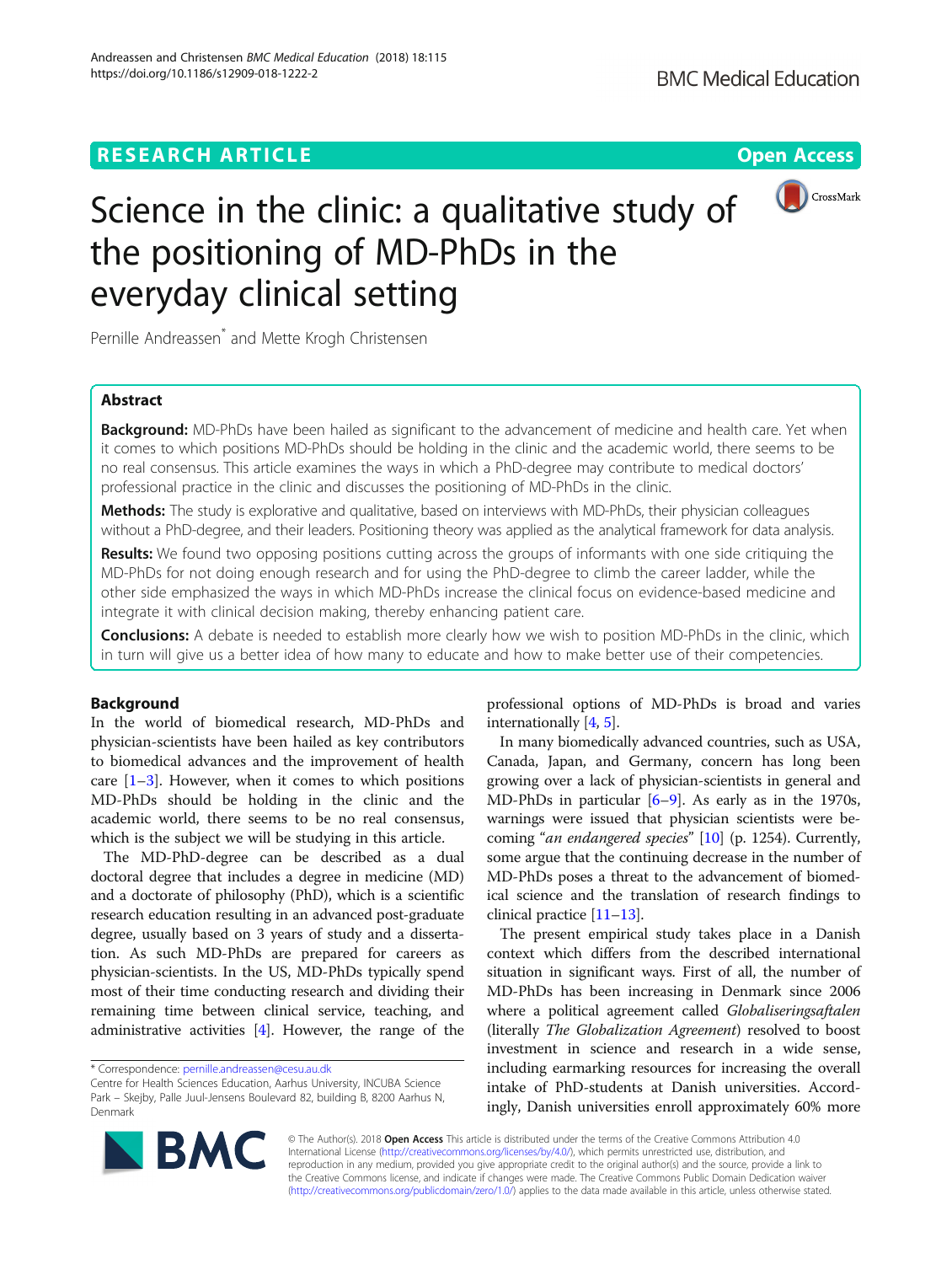PhD students today than in 2006, including MD-PhDs [[14](#page-11-0)]. Hence, while the international debate has concerned itself with the possible causes of and resolutions to the decrease in MD-PhDs and physician-scientists, the discussion in both the professional medical press and the daily press in Denmark has revolved around whether too many MD-PhDs are being produced, and - since the PhD-degree is publically funded in Denmark whether the MD-PhDs are worth the investment. For example, in 2014 approximately 320 medical students graduated from Aarhus University (Denmark's second largest university). The same year 77 MD-PhDs graduated from Aarhus University [[15\]](#page-11-0). Thus MD-PhDs constituted approximately 20% of all MDs from that year. This is a higher percentage than is seen in countries such as the USA or European countries such as Finland, Norway, and Germany [\[16](#page-11-0), [17\]](#page-11-0). In particular, critics of the increased number of MD-PhDs have focused on the limited research activity in MD-PhDs [[18\]](#page-11-0) and have speculated that some physicians merely do a PhD as a "shortcut" to being admitted to the clinical specialization of their choice and then subsequently stop doing research altogether. Advocates for the increase in the number of MD-PhDs in their turn have argued that MD-PhDs contribute in others ways than exclusively doing research [[19](#page-11-0), [20](#page-11-0)]. Another significant distinction between the Danish and the international situation is that Danish MD-PhDs tend to go back to work more or less full time in the clinic, while only a minority continue on doing primarily or fulltime research [\[21](#page-11-0)].

To the best of our knowledge no empirical studies have been made concerning the ways in which a PhD-degree may contribute to MD-PhDs' professional practice in the everyday clinical setting. Hence in this study, we have explored how MD-PhDs are positioned in the clinic, i.e. which competencies, rights, and duties they are attributed. In particular, we were interested in knowing how different

relevant staff members position MD-PhDs in the clinic, and the study is therefore based on interviews with not only MD-PhDs, but also physicians without a PhD-degree (i.e. colleagues), and leaders.

## **Methods**

This study used a qualitative and explorative approach [[22\]](#page-11-0) to gain access to the views, opinions, and experiences of MD-PhDs, their (physician) colleagues and their leaders.

## Data collection

Data collection was carried out by the first author and took place from March through June 2016 and was primarily carried out in Central Denmark Region and to a lesser extent in North Denmark Region.

In order to get a wide variety of perspectives on the role of MD-PhDs in the clinic and thereby strengthening the validity of the study, we wanted to include different types of hospitals (university and regional), different kinds of doctors (medical and surgical) as well as including MD-PhDs, their colleagues and leaders (see Table 1 for an overview). We assumed there would be a difference between being an MD-PhD in medical and surgical specialties and chose one of each, based on the specialties being represented in both regional and university hospitals.

Recruitment was carried out in different ways. First six executive consultants from selected wards were contacted via e-mail and then by phone. They all agreed to participate in interviews which then took place at their office. After the interview had taken place, the executive consultants sent out an email to the physicians in their ward, encouraging them to participate in an interview. After a week the executive consultants were encouraged to send out a reminder to the physicians, which they kindly did, and this resulted in a four more physicians volunteering. The physicians who responded were contacted individually via e-mail and were

Table 1 Overview of informants and interviews

| Individual interviews  |                               |                       |                                                                         |                       |                                                       |                       | Group interviews                                                                                                                                                                                       |
|------------------------|-------------------------------|-----------------------|-------------------------------------------------------------------------|-----------------------|-------------------------------------------------------|-----------------------|--------------------------------------------------------------------------------------------------------------------------------------------------------------------------------------------------------|
| Participants           | MD-PhDs<br>(7 male, 7 female) |                       | Colleagues of MD-PhDs<br>(physicians without PhD)<br>(5 male, 2 female) |                       | Leaders (Executive consultants)<br>(5 male, 1 female) |                       | Leaders (Appointment committees)<br>(22 male/14 female)                                                                                                                                                |
|                        | Medical<br>specialty          | Surgical<br>specialty | Medical<br>specialty                                                    | Surgical<br>specialty | Medical<br>specialty                                  | Surgical<br>specialty |                                                                                                                                                                                                        |
| University<br>hospital | 5                             |                       |                                                                         |                       |                                                       |                       | Four group interviews; 36 physicians interviewed<br>in total. Participants made up four different<br>appointments committees, covering four different<br>specialties (three surgical and one medical). |
| Regional<br>hospital 1 | $\overline{4}$                |                       | 4                                                                       |                       |                                                       |                       |                                                                                                                                                                                                        |
| Regional<br>hospital 2 |                               |                       |                                                                         |                       |                                                       |                       |                                                                                                                                                                                                        |
| Regional<br>hospital 3 |                               |                       |                                                                         |                       |                                                       |                       |                                                                                                                                                                                                        |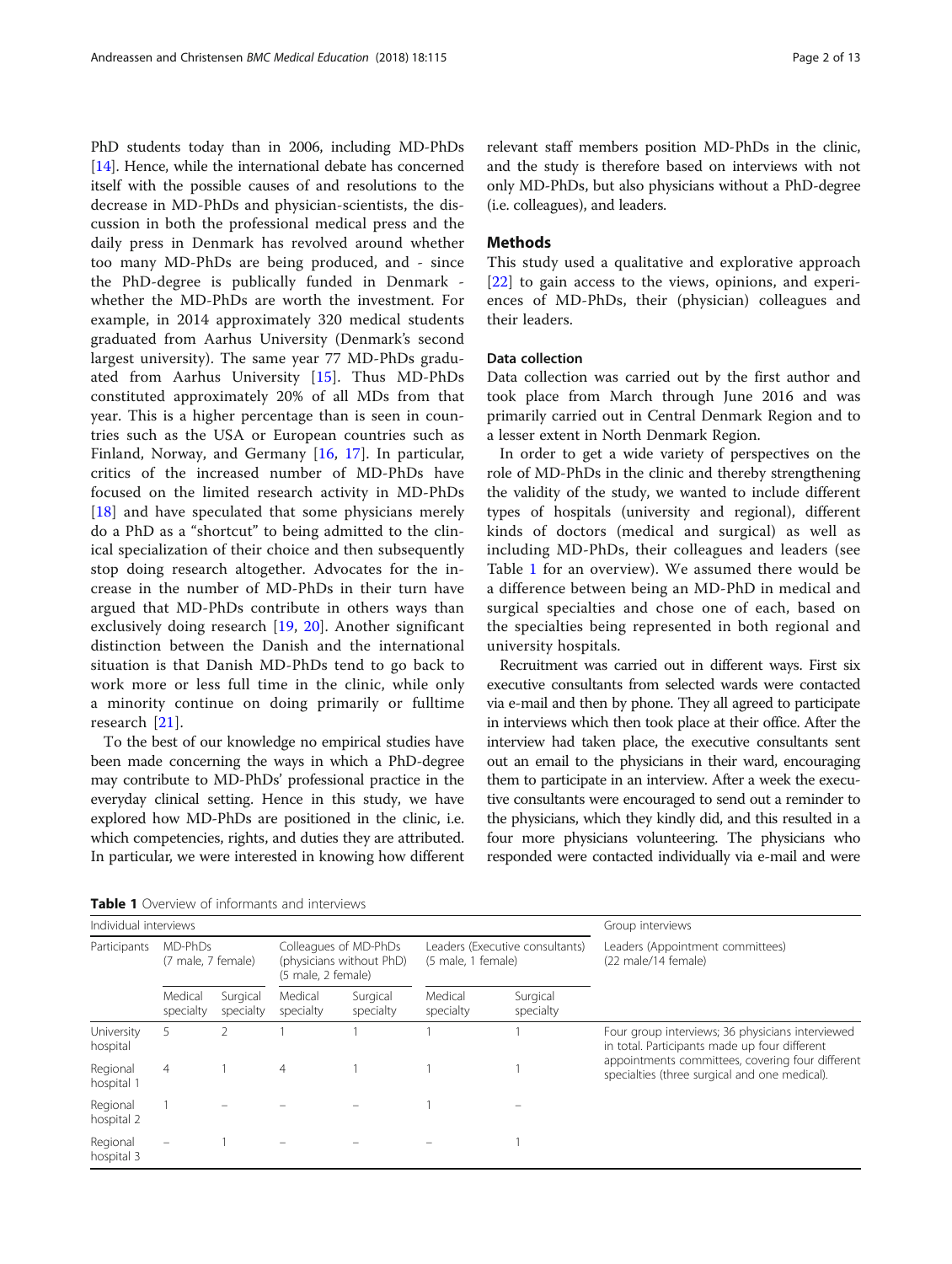informed that participation was voluntary, and that they were under no obligation to participate, if they did not want to, and that their leader would not be informed whether they participated or not. In total 14 MD-PhDs and 7 (physician) colleagues agreed to participate in interviews.

Furthermore, five appointment committees were selected based on being representative of both medical and surgical specialties and being different in terms of size and research tradition (some being more research oriented than others) as we thought these criteria might influence the perception of MD-PhDs. The coordinators of the committees were contacted via e-mail and passed on our interview request to the committees. One coordinator never responded despite e-mails and phone calls, but the other coordinators arranged for the first author to meet with the remaining four appointment committees for half an hour either before or after they carried out job interviews for residency training. Participants in the appointment committee group interviews were senior hospital physicians, clinical associate professors, head consultants, specialist consultants, Heads of Degree Program and junior doctors from hospitals throughout the Central Denmark Region and the North Denmark Region.

All participants of this study contented to participate verbally and were informed that they could withdraw from the study at any time. They were provided with the first author's e-mail address and phone number in case they had questions or wanted to withdraw from the study. Two of the participants wished to be informed if they were quoted in the final article; they were contacted and approved of the quotes included in the article.

## Interviews

The interviews were semi-structured and based on an interview guide [[23,](#page-11-0) [24](#page-11-0)]. The guide included a range of themes and open-ended questions pertaining to being/ having an MD-PhD in the clinic, such as expectations of MD-PhDs, experiences with MD-PhDs and the role of science in the clinic.

Individual interviews lasted between 45 min and 1½ hours, while the group interviews lasted between 30 and 40 min. All interviews were audio-recorded and were carried out by the first author who is an experienced ethnographer and interviewer. All interviews took place in hospital offices where the interviewees could speak freely, which they were invited to do, after the interviewer had assured them that all data would be treated anonoumously, and all personally identifiable information left out. The interviewees all seemed comfortable talking about the subject of MD-PhDs; some voicing strong opinions.

## Ethical considerations

The study was approved by the Danish Data Protection Agency (J. No. 2015-57-0002, Sequential No. 211). Approval by The Central Denmark Regional Committees on Biomedical Research, under which this study is classified, was not required, because our study did not involve medical products, experiments including patients, etc.

The American Anthropological Association's code of ethics was followed [[25](#page-11-0)]. In particular we have chosen not to specify which hospitals, wards, and medical specialties we have included in the study in order for all informants to stay anonymous and be able to speak freely. All informants were informed that data would be treated confidentially and anonymously before interviews commenced.

#### Analysis

Transcriptions of the interviews were carried out by the first author and an accomplished secretary. The transcriptions were read through several times by the first author and subsequently analyzed following the qualitative content analysis approach described by Emerson et al. [\[26\]](#page-11-0). First, initial codes were generated, and initial memos were written and discussed by the authors. By investigating relations between codes, overall themes and patterns were selected and explored in relation to the full data set. Themes and codes were discussed among the authors before the final analysis was conducted.

The excerpts used in this article were translated from Danish to English by the first author and reviewed by the second author. We have chosen to include a fairly large number of interview excerpts as a form of "textual evidence" [\[27](#page-11-0)] (p. 48) in order to strengthen the transparency and thereby the validity of the analysis. Furthermore, by including informants from different types of hospitals and different specialties (medical and surgical) as well as including MD-PhDs, their colleagues and leaders, we have made use of what Patton terms "triangulation of sources" [[28](#page-11-0)] (p. 1193) as a form of validity check. Finally, we have taken great care in the interpretation of data to include "different real world nuances" [\[28\]](#page-11-0) by including informants' different viewpoints.

#### Positioning theory as analytical framework

In this article, we use positioning theory as our overall analytical framework. Positioning theory is a social constructivist approach which allows us to highlight how multiple actors (i.e. MD-PhDs, colleagues, and leaders) position themselves, position others and are themselves positioned, emphasizing different types of rights and duties attached to the PhD-degree.

Positioning theory seeks to break with theories of social behavior that regard rules and roles as static and stable and social encounters as formal and ritualistic. Positioning theory focuses instead on the dynamic and changeable character of social encounters, highlighting the variable positions people assign to themselves and to others in unfolding social situations [\[29](#page-11-0), [30](#page-11-0)].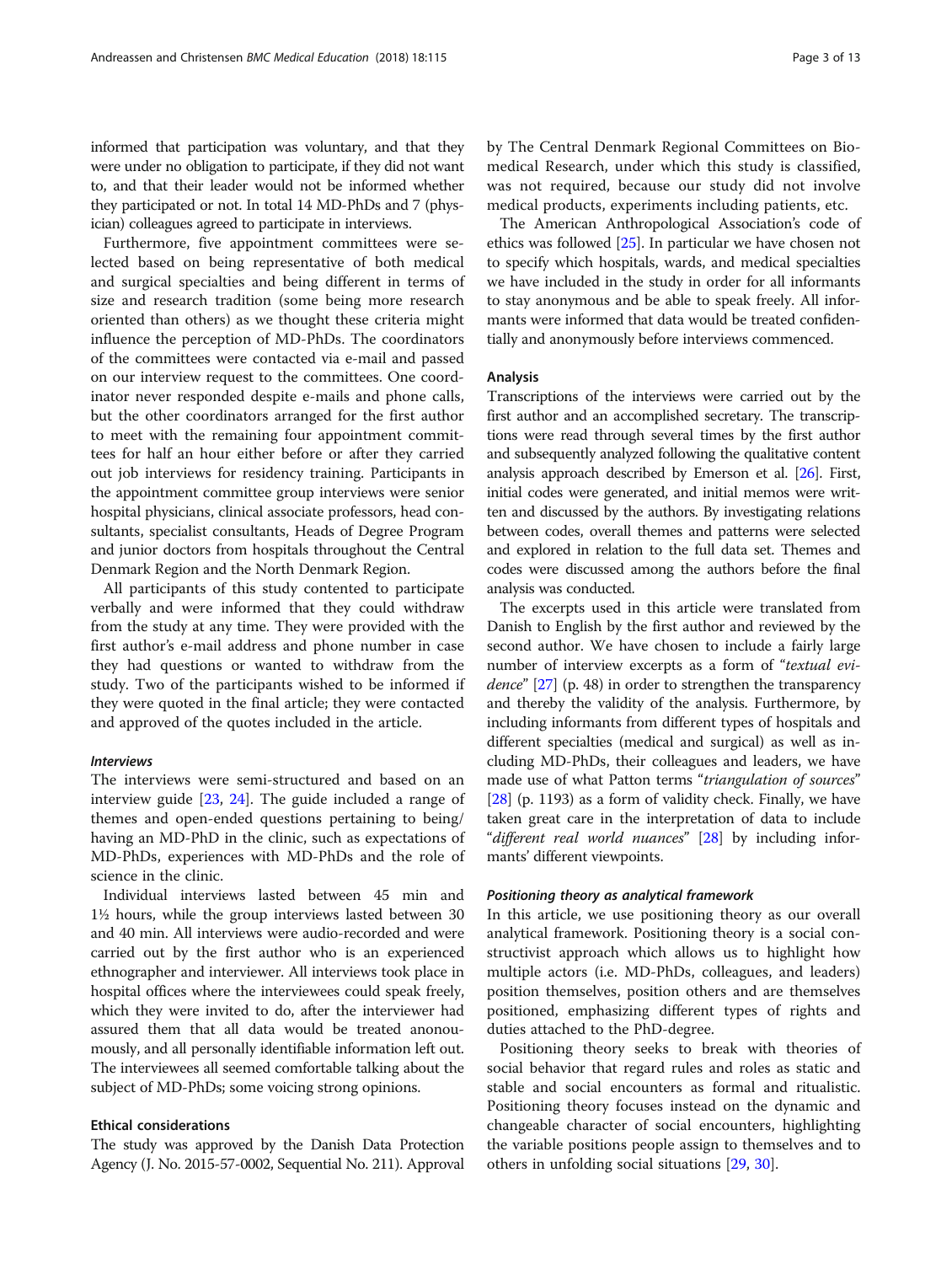The positioning of oneself and others is seen to be revealed discursively, i.e. it is through talk and conversation that individuals engaged in talking negotiate positions for themselves and others. In this sense, discourses make available positions for individuals in terms of the discursive material available in the local moral order within which people allocate a variety of positions to themselves and each other [[31](#page-11-0)]. Below we describe the three interrelated components of positioning theory which constitutes the positioning triangle, consisting of Positions, Acts and Storylines [\[32\]](#page-11-0), which we will use to describe the positions adopted and ascribed to the MD-PhD-position by our informants.

Positions Positions are described as momentary "clusters" of rights and duties with respect to what can legitimately be said and done by whom" [\[33\]](#page-12-0) (p. 186). Rights are defined as anticipatory or retrospective justifications for the propriety of demands for actions by someone else, i.e. something you can claim or expect from others, while duties refers to the acts that one is expected to perform, i.e. what others expect you to do [[34](#page-12-0)]. Thus the content of a position derives from (disputable) local, moral standards with respect to the rights and duties one is enabled to carry out as an occupant of a position. Someone can accept a position, but may also be forced to defend a position, renounce a position, or contest their positioning by others by drawing on alternative discursive resources and systems of meanings to construct new positions for themselves or others. In this article, we will touch on three modes of positioning: Positioning oneself, positioning others, and being positioned by others.

Acts An act is defined as "a socially meaningful and significant performance" [\[32\]](#page-11-0) (p. 6). Acts are social actions which have been interpreted in a socially meaningful way, and positions are negotiable exactly because acts make it possible to reinterpret positions. Importantly, the same acts can be interpreted in different ways, because a position (rights and duties) can be challenged and called into question, and reversely being positioned in a particular way affects which acts one can meaningfully opt for and make use of.

Story lines Storylines have to do with what can be expected in specific social episodes, providing an order, convention or (moral) framework for what one can, might and ought to do [\[32](#page-11-0)], thereby making actions meaningful. Storylines may unfold according to socially accepted conventions. However, any encounter might develop among more than one story-line and support several story-lines developing at the same time.

Footing Finally, we will be referring to the concept of footing, a concept which positioning theory borrows from

Goffman [[35](#page-12-0)]. "Having a footing" refers to the manner in which one can enter into a conversation or social situation unchallenged. Someone with "footing" has recognized rights and is consequently someone you listen to and whose opinion matters and is taken notice of [\[30\]](#page-11-0).

## Results

In the following we will present participants' (i.e. MD-PhDs, colleagues and leaders) storylines regarding MD-PhDs and their positions in the clinic (see Table 2 for an overview). It is important to emphasize that there was not consensus either within the participant groups or between the groups as to the positioning of MD-PhDs.

## MD-PhDs' storylines

## The PhD-degree is academic capital

All of the MD-PhDs who were interviewed considered the PhD-degree as a way to improve their career options. However, there was great variation as to why the MD-PhDs had done a PhD in the first place. While some of the MD-PhDs conveyed great passion for and interest in doing research, others mainly regarded the degree as a career opportunity. To most, however, doing a PhD-degree was mix of both reasons. A typical answer to the question as to why one had done a PhD came from a staff doctor:

There were two reasons really. First of all because I think it is part [of being a physician], being able to see through research results, and I'm also interested in it [research]. And on the other hand it's probably also a little bit of CV speculation. If I want to be [a certain kind of medical specialist], I knew there might be a battle for it, and.. so there was definitely also an ulterior CV motive.

#### MD-PhD, medical specialty, regional hospital

Table 2 Informants' storylines regarding the PhD-degree and the positioning of MD-PhDs in the clinic

| MD-PhDs                | The PhD-degree is academic capital                                     |  |  |
|------------------------|------------------------------------------------------------------------|--|--|
|                        | The PhD-degree is a way to improve<br>evidence-based clinical practice |  |  |
|                        | The PhD-degree entails a duty to do<br>research                        |  |  |
| Colleagues (physicians | MD-PhDs are resource persons                                           |  |  |
| without a PhD-degree)  | MD-PhD hold an unjustly favored<br>position                            |  |  |
| Leaders                | MD-PhDs are resource persons                                           |  |  |
|                        | The PhD-degree entails a duty to<br>do research                        |  |  |
|                        | MD-PhD hold an unjustly favored<br>position                            |  |  |
|                        |                                                                        |  |  |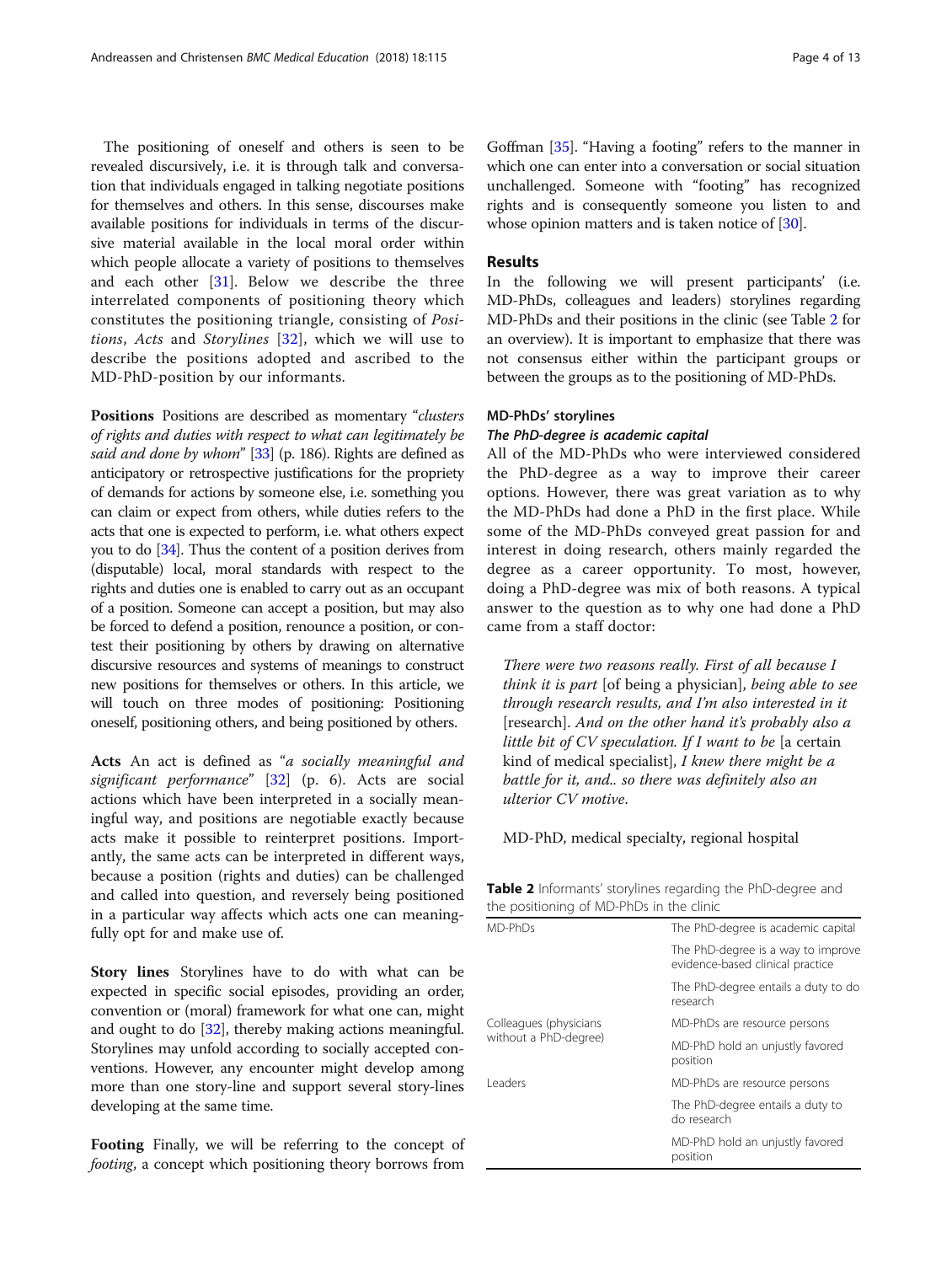A prominent storyline in the Danish medical educational system is that you need a PhD to be admitted to a clinical specialization at a university hospital or at one of the popular medical specialties, and as shown in the above quote, some of the MD-PhDs portrayed the PhD degree as a way of positioning themselves in terms of achieving a wider range of possibilities as to where they were able to work geographically, and in terms of advancing professionally.

While the MD-PhDs used the PhD-degree to position themselves in the medical field, some also presented themselves as being positioned in a larger field by the ward or the hospital they worked at, and as having become part of a prestige project in a time of tight financial control at hospitals and society as a whole. A chief surgeon remarked:

A ward profiles itself outwardly by having something take place, by being innovative, by doing research, and that's what everybody's thinking: "Oh, well that might prompt even more PhDs, and then there will be a flourishing environment and it will become a fabled ward". But that's what people want and that's what the head of departments want. That's what the board of directors of the hospital wants. They want this [because] this is a time when they are discussing what hospitals are going to remain, and what wards are going to remain, and all wards are under constant pressure.

## MD-PhD, surgical speciality, regional hospital

In this sense, a PhD-degree was not only seen as a form of academic capital for the MD-PhDs themselves, i.e. a form of cultural capital that is gained through the acquisition of an academic qualification, but was subject to the significance it holds outside the educational institution [[36](#page-12-0)]. As shown in the excerpt, some MD-PhDs constructed themselves as constituting a form of academic capital, i.e. as being part of a larger game plan of survival whereby each ward or hospital is positioning itself outwardly as an academically successful environment within the context of hospital closures.

## The PhD-degree is a way to improve evidence-based clinical practice

When asked directly, none of the interviewed MD-PhDs indicated that they got other assignments than their colleagues without PhD-degrees, although some mentioned that they did more teaching and coaching. However, many expressed that their approach to clinical practice was different than that of their colleagues and than before they did the PhD. They conveyed that the primary quality they had brought with them was assessing and being critical in two respects: In terms of scientific literature, and in the clinic.

Assessing scientific literature The use of scientific literature has become an increasingly bigger part and even a demand of clinical life over the last years in Denmark as in other Western countries. In particular, more and more focus has been put on the use of evidence-based medicine, which has been defined as a systemic approach to analyze published research as the basis of clinical decision-making [[37](#page-12-0)]. The interviewed MD-PhDs argued that their PhD-education helped them in terms of being able to form an overview of the constantly incoming new scientific literature. Some of the MD-PhDs expressed in a straight forward manner that the PhD-degree helped them carry out evidence-based medicine in the clinic. Thereby they were able to perform a form of translational medicine, i.e. bridging the gap between science and the clinic by "translating" the newest scientific knowledge into application in the clinic.

Furthermore, the MD-PhDs conveyed that the PhD-education had equipped them with the ability to critically assess the results of scientific research, especially in terms of the quality of studies but also in terms of their applicability to their own patients. A staff specialist expressed it in this way:

The medical study is not the place for learning a critical approach. Not at all. And that's what I think I've learned. That the most important thing I've gained [...] being source critical and critical on the whole.

MD-PhD, medical specialty, regional hospital

Assessing the clinic Some of the interviewed MD-PhDs expressed concern that that they had "fallen behind in the clinic", i.e. that they were less clinically experienced than their peers, because they had taken 3 years out to do their PhD. However most argued that their clinical skills had improved in other ways. First of all, several MD-PhDs in various ways expressed how they had become more critical towards clinical practice, which in their own perspective made them more likely to look for alternative and better treatments for their patients and not settling for the easy or traditional solution. A chief surgeon expressed it this way:

I think you become a better clinician by being a researcher [Interviewer: How so?] The approach you have to the problems you encounter that you can't just manage or if you've had a patient who has something you didn't really know about, I think you're much quicker to […] make a literature search on the latest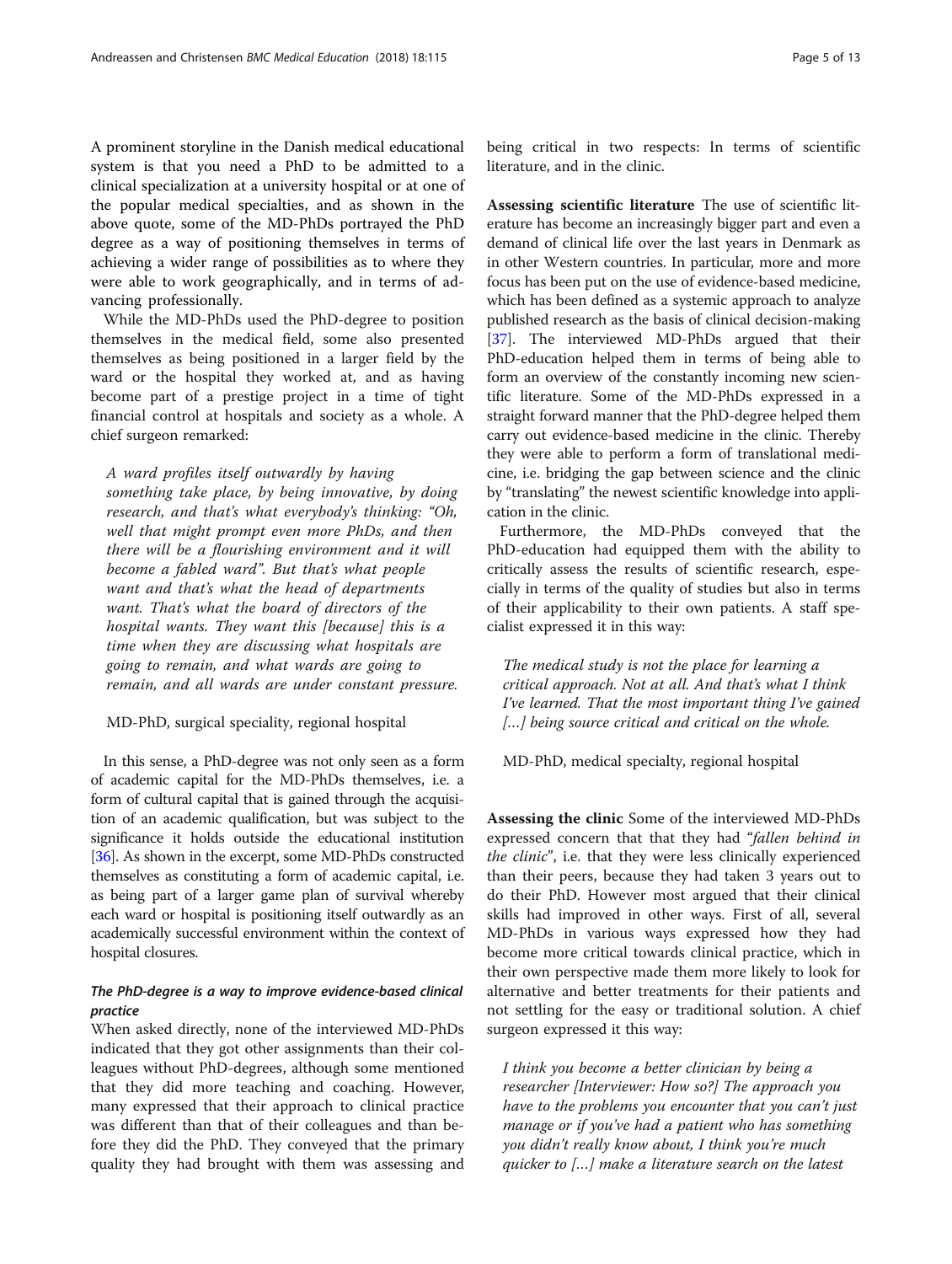evidence in this area, what's the approach, is any new research being done? […] Is this something we should bring up? How is this managed in other places? I think you're a lot quicker in doing that if you have a research related background than if you don't have a research related background. Then you may be quicker to just say "Oh well, that's that then".

#### MD-PhD, surgical specialty, university hospital

Having a PhD also seemed to position the MD-PhDs as someone who were entitled to speak up and voice their opinion, even if they disagreed with their superiors. In positioning theory, this is referred to as footing, i.e. feeling you are in a position where your words have weight and your opinion matters. A chief physician said:

Before [the PhD-degree] when an older, more experienced colleague said "Then you do this and then you do that", I might have been more inclined to just swallow it, and now I'm more "But why? What is really... Could it be done in a different way?" Or when you start something: "Are we certain that this is the right way?". I think you become more critical towards the treatment.

#### MD-PhD, medical specialty, regional hospital

In this sense, the PhD-degree seemed to change the footing in the wards by putting the MD-PhDs in a position where they could speak up, because they had the ability to refer to evidence-based medicine and scientific results.

#### The PhD-degree entails a duty to do research

As described above, the MD-PhDs generally argued that the PhD-education had made them better clinicians in different ways. Yet as MD-PhDs they seemed well aware of their double position as both clinicians and as scientific researchers, but there was great difference as to how much of their time they spent doing research. A few of the interviewed MD-PhDs conveyed being very research active in terms of publishing peer reviewed articles and seeking foundation grants, while most stated that they did not spend a lot of time doing research because of busy work schedules in the clinic. However, most stated that they expected to do research in the future.

There were also great differences as to how many working hours the MD-PhDs expressed they were allotted to do research. One MD-PhD had one or two research days a week, while two others had 1 day (an "*office day*") to do research a month, while most – if they wanted to do research – had to do so on their own time.

When asked what he had obtained by doing a PhD, one MD-PhD answered "A guilty conscience" which denoted how problematic it was for him to find time to do research after returning to work in the clinic. The same medical doctor explained:

[Interviewer: So the research is done on your own time?] Yes. It may be months between working on the protocol. I also have another project that's still at the idea stage, where I've been trying to arrange a meeting between two professors who are both very positive [about the idea], but we simply haven't been able to coordinate our calendars. Last time we met, we agreed that it might be better for me to take a leave of absence from my position, so I could have some consecutive time, a month or two to finish it. So I'm applying for funding for that now, but it's a slow process. The idea is at least a year and a half old.

#### MD-PhD, medical doctor, regional hospital

Interestingly, when asked about their research activity, MD-PhDs responded that they did no or only very limited research in terms of doing peer reviewed articles. However, later in the interviews they often conveyed that they were in the process of e.g. developing or improving (evidence-based) clinical guidelines or doing small scale, local studies that were not published internationally. This indicates that other types of research do not count as research in the same way as peer reviewed articles.

Some of the MD-PhDs expressed frustration that they did not do more research and that they were not allotted time to do so in their work schedule, because they found it hard to balance their working and personal lives and still find time to do research in their off hours. A few, however, voiced the opinion that to them it seemed quite acceptable that research had to take place in one's spare time. A chief surgeon said:

You have to have some drive. You can't just be a wage earner in this field [...] Those who contribute something extra, it is fair that they are prioritized and given something extra in other contexts. You should be honored for the amount of work you put into it. Not financially, but professionally.

MD-PhD, surgical specialty, university hospital

Even though they expressed frustration that they lacked of time to do research, everyone concurrently expressed that they found it important to do research in the clinic. Many emphasized that it was in the clinic that ideas for research emerged, because it was in the clinic one observed and became curious about different problematic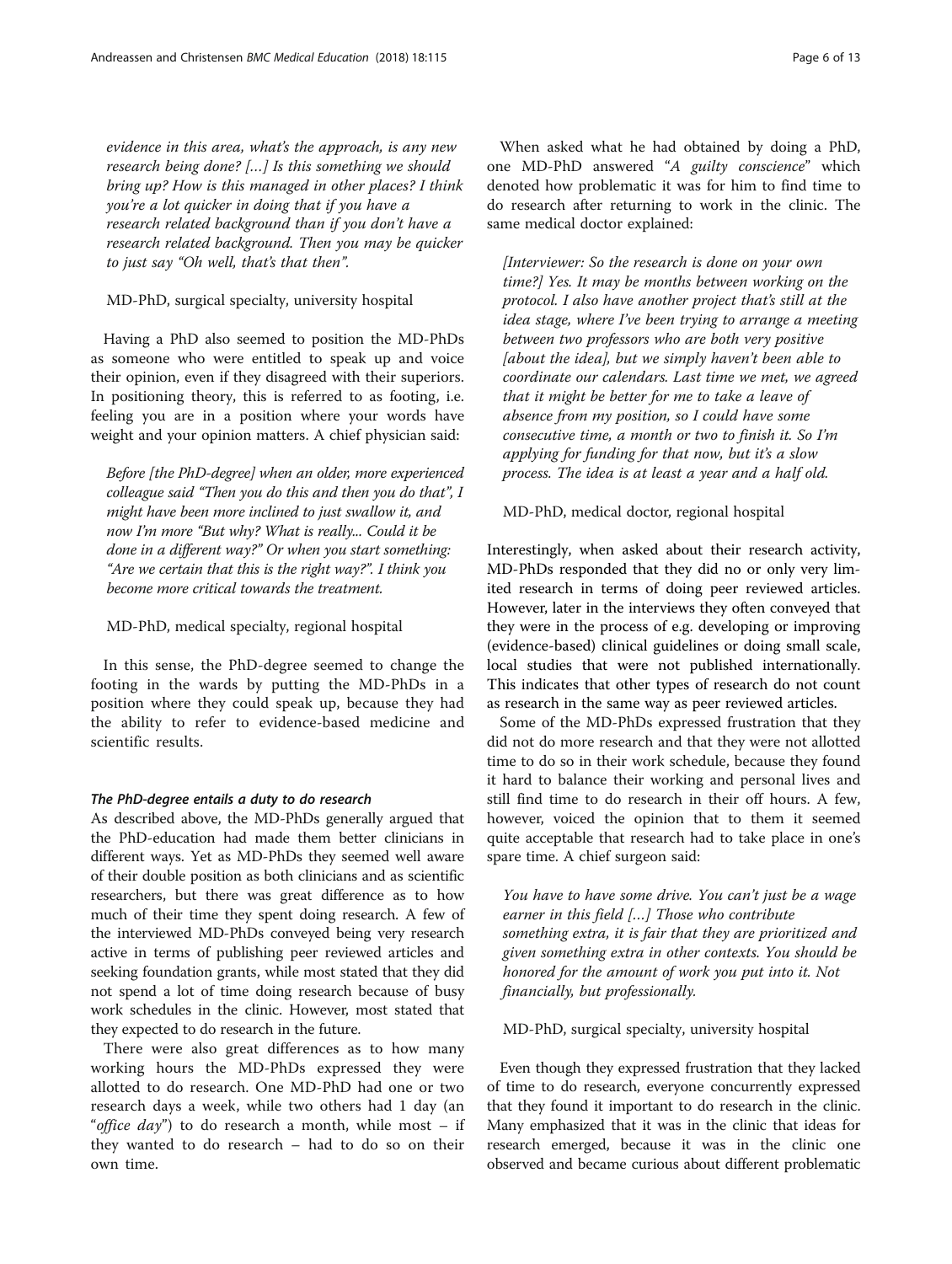issues. In this way, they position themselves as someone who takes on the double role of being a clinician and being a researcher at the same time. A chief physician said:

The place where you get the ideas for a lot of things [research], is when you're out where the patients are. "Here we might do things like this". […]And if you are going to have an idea about how to do things differently, you have to have experienced the problem yourself and seen "We have a problem here. We must be able to do things in a different way". And that's the innovative thing you learn from being a PhD, which signifies that we need clinicians to have a research education as well.

MD-PhD, medical doctor, university hospital

Because of time pressure, rather than doing research themselves, some of the MD-PhDs conveyed that they contacted other (younger) physicians, when they identified a problem in the clinic, they felt warranted further examination. A chief physician said:

I've started changing my thinking so that I'm not the one who has to do everything, because then we'll get nowhere, but it's more about finding something [a problem] and then knowing what the research procedure is, how to get a protocol started and get the funding and then serve it more as a package, so it's easier to get younger colleagues [to do it].

MD-PhD, medical doctor, university hospital

# Colleagues' storylines

#### MD-PhDs are resource persons

Five of the seven physicians without a PhD-degree we interviewed reflected the MD-PhDs' own understanding of MD-PhDs as helping their (especially younger) colleagues in the clinic. Colleagues expressed that MD-PhDs primarily helped them in two ways. First in terms of helping them doing or starting their own research projects. The five physicians conveyed that their MD-PhD colleagues were extremely helpful in terms of helping them write protocols, make posters, seek funding, etc. In this way, the physicians positioned the MD-PhDs as resource persons who contributed with knowledge and guidance. One physician said:

They do a lot of the teaching because of their [research] education, but most of all they also use their education to, like, help others get started doing research. [At this hospital] there's a lot of young people, and you don't get far today, if you don't do

some kind of research. That's where you need someone a little older to support you.

Medical doctor, regional hospital

Secondly, the colleagues also positioned the the MD-PhDs as someone who increased the focus on science and the use of evidence-based research in the clinic. One physician said:

I think they're really good at [helping] if there is something I'm unsure about or [if I] have some questions at the care conference. They're really good at reading articles and looking at reviews and stuff like that. I think they have a more academic approach than for instance I do. […] I think they are really good at contributing and also starting some things in terms of new instructions and calling into question some of the things the older [physicians] say, about "That's the way we do it, because that's the way we've always done it". […] They're quicker in terms of seeing through advantages and disadvantages of different studies, and I think I find that difficult sometimes, when I read literature. It's not like I don't read any literature, but I'm more a person who reads reviews because I find it difficult to see through the original articles.

Medical doctor, regional hospital

The above quote also shows that the physicians positioned the MD-PhDs as someone with footing, i.e. they are able to challenge their older, more experienced colleagues by referring to evidence-based research, and thereby shifting the focus from clinical tradition to evidence-based practice.

## MD-PhDs hold an unjustly favored position

On the other hand, rather than accentuating the footing of the MD-PhDs, two of the seven interviewed physicians without PhD challenged the footing of the MD-PhDs. They did so in different ways. First, they distinguished between those MD-PhDs who were research active and those who were not. These two physicians clearly expressed that they saw it as a duty of the MD-PhDs to be research active. One of them said:

One might have expected them [MD-PhDs] to be research active. That they continued some projects, but that is probably more moderate. Once you have your PhD you go… Maybe it's natural once you've spent a lot of time doing something, and then when you're done, maybe you need a break. Then there's the risk that you get out of your usual course.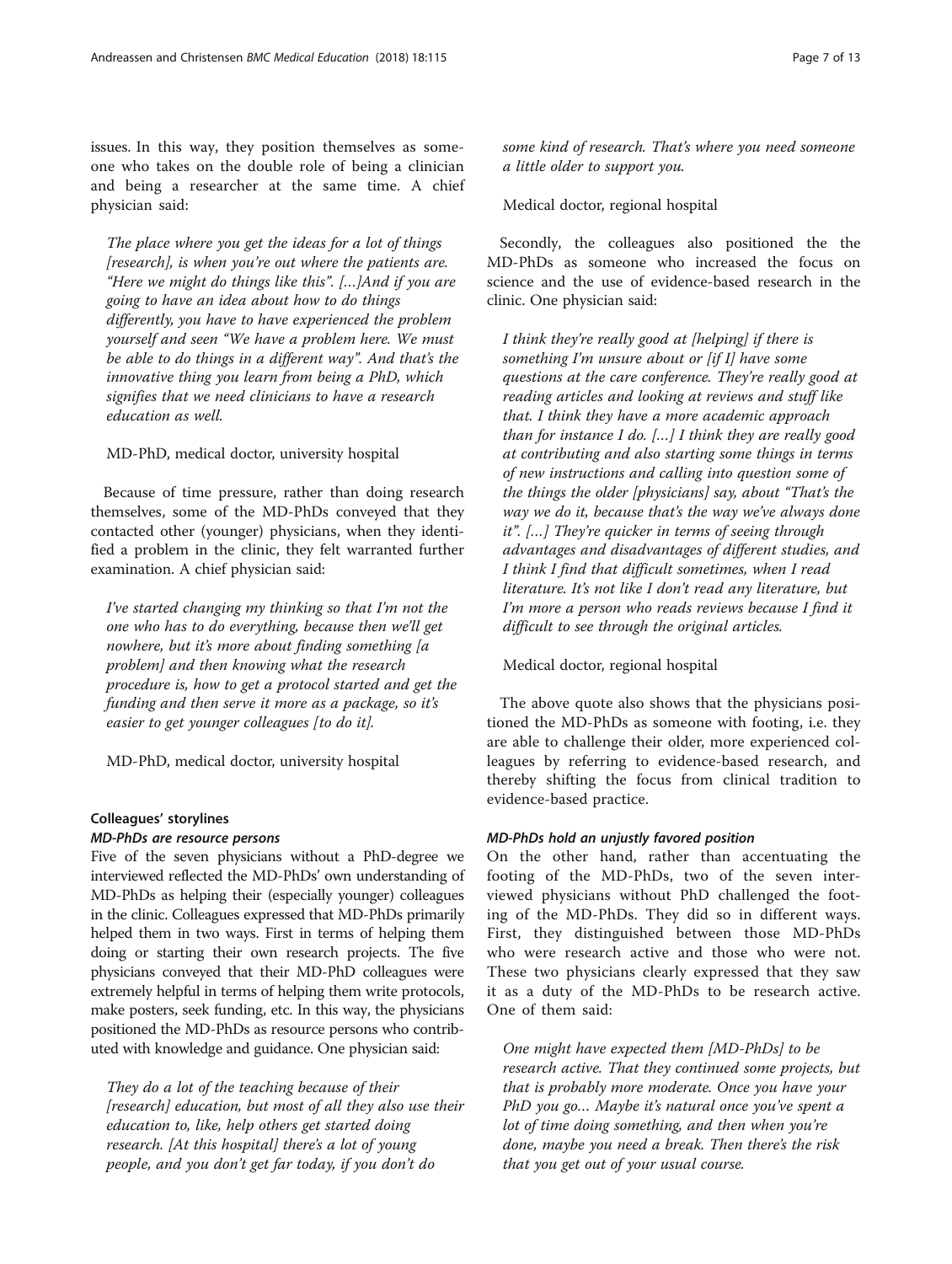## Surgical doctor, university hospital

Here active research is seen as what should distinguish the MD-PhDs from other physician positions, yet this duty is seen to be neglected. In the above quote, the very polite physician seems to be finding excuses for the MD-PhDs ("maybe you need a break"), yet in the interview situation it was clear that he believed that they were under obligation to put their (expensive) education to better use by doing some kind of research.

Furthermore, the two physicians not only faulted (many of) the MD-PhDs for not doing research, but also challenged their academic capital [[33\]](#page-12-0). Both conveyed that in their opinion the MD-PhDs had taken out a patent on the scientific approach, which left the clinicians to be viewed as less scientific in their approach. A chief physician said:

I think it's an important point that there is this rhetoric that has to do with […] if you decide to take the PhD-track, then you learn something about scientific thinking. You're someone who's inclined to search for an article […]. If you have a clinical question, you don't just stand around thinking "Hmm, should I ask someone I know?" No, you seek new knowledge yourself. Yeah, you know what? You can do that even if you don't have a PhD. You can easily be scientifically well-founded without three years of something. What kind of nonsense is that? Off course you can be a researcher and evidence-based without having [a PhD-degree].

## Medical doctor, university hospital

Thus, physicians without a PhD-degree may find that MD-PhDs are put in an unjustly favored position. The physician from the above quote talked about how it often goes unrecognized that the competencies and skills of MD-PhDs can also be achieved in other ways and conveyed that physicians who had not done a PhD "sort of have to qualify themselves additionally". He stated:

There's a prestige about writing a PhD that I sometimes find hard to understand  $\left[\ldots\right]$  [T]hen they write "PhD" at the bottom of their e-mail and then suddenly that means that […] there are things we no longer need to discuss, because now they've sort of qualified themselves. […] And I find myself thinking sometimes: "Well, it's not like I've just been asleep in a chair while you wrote your PhD, right?"

## Leaders' storylines

In the following, the term leaders is used to denominate executive consultants and members of appointment committees.

Overall, the interviewed leaders conveyed that they did not believe they gave MD-PhDs other or different tasks than physicians without PhD. However, the leaders also expressed different expectations of MD-PhDs and primarily positioned them in three different ways, as will be described below.

#### MD-PhDs are resource persons

In general, the leaders expressed that they did not find it relevant what subject the MD-PhDs had done their thesis on. Instead they stressed the generic skills the MD-PhDs had achieved by doing it. Approximately half of the leaders conveyed that they primarily regarded the PhD program as an outright "learning process" and a "basic schooling" in regards to academic skills, in particular in terms developing a critical approach to use of research literature and to the clinic. Some said that in their opinion, critical thinking was not a skill that was taught sufficiently in medical school, as the following quote exemplifies:

Medical students don't go to university, they go to "doctor school" and come out completely identical like a little machine. When you do a PhD, you learn to think independent thoughts.

## Member of appointment committee

Some members of appointment committees independently described how the medical profession in their experience had become exceedingly characterized by a rapidly growing amount of new research results constantly coming in, and that it was crucial that physicians in the clinic are able to not only follow but also reflectively assess research results that come in. Some underlined that this enabled the MD-PhDs to work in a highly evidence-based way, but also that it made them able to critically evaluate research results and their applicability in the clinic. A member of an appointment committee said:

It's important to be critical towards science and know about basic statistics, because a lot of treatment and innovation requires that you are able to be critical of what you read, and that's not something that you're born with. That's something you learn.

Member of appointment committee

Thus, the leaders described that the MD-PhDs were experienced at making use of their strengthened skills as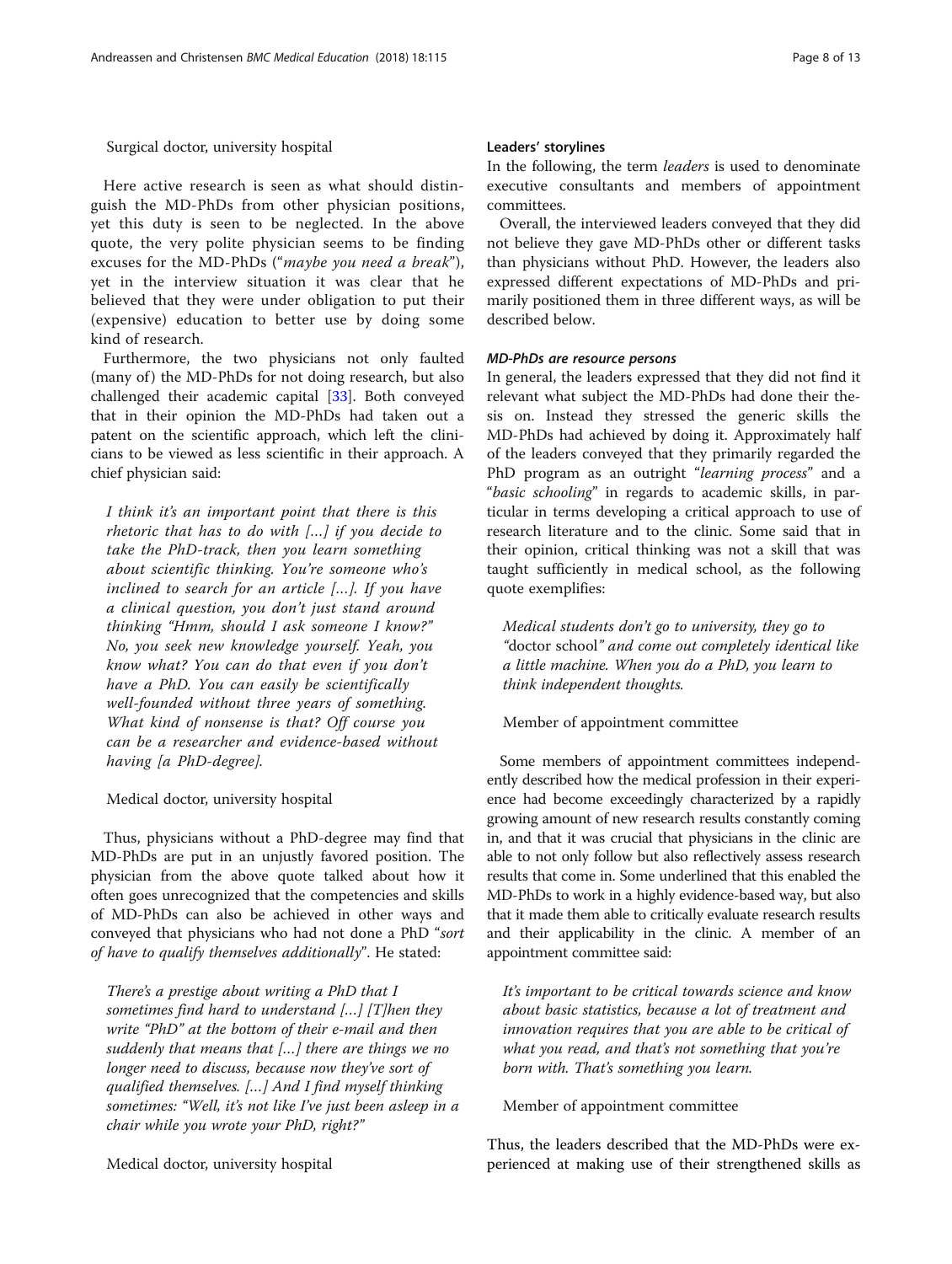scholars, which is one of the seven roles of physicians. Originally developed in Canada, the model "The seven roles of physicians" is used in Denmark to describe the competencies required of medical specialists [[38\]](#page-12-0). A number of the interviewed leaders stated that some of the other seven roles of physicians improved for MD-PhDs as well. These leaders emphasized that in their experience MD-PhDs were also strengthened in the roles of collaborator, communicator and managers/administrators, since making a PhD will almost inevitably involve e.g. collaborating with a wide range of people, communicating results, and keeping to one's schedule.

Some leaders mentioned a range of other competencies and skills which MD-PhDs in their experience also had or obtained, e.g. working in a structured way, overcoming obstacles, and being curious and committed, ambitious and goal-oriented, as well as working independently.

Furthermore, this group of leaders conveyed that the MD-PhDs' evidence-based and scientific approach to the clinic influenced and inspired younger physicians, creating what an executive manager termed "a research culture". A member of an appointment committee stated:

They [MD-PhDs] are engines for being curious, for being initiators, they are water carriers in terms of getting those who have just come from an introductory position and don't have a scientific background into some academic communities and showing an academic way of thinking to the younger physicians and in that sense becoming role models in this area. They are part of improving the standard and the drive among younger physicians.

Member of appointment committee

## The PhD-degree entails a duty to do research

While some of the leaders, as just described, positioned MD-PhDs as having particular skills that raised the standard of clinical treatment, another portion of the interviewed leaders distinguished quite strictly between those MD-PhDs who were research active and those who were not. A member of an appointment committee said:

I think you can almost put them in two boxes, these PhD-people. There are some who do a PhD and then it ends there, because then we've sort of done what we could for the career, they think. That's a bad PhD. And then there are some who do a PhD, because they find it interesting and continue to initiate things.

Member of appointment committee

The leaders expressed a need for MD-PhDs to do research, not only to contribute to medical progress, but also because they contribute to the clinical development and do research in the ward that is implemented with the patients. This, in turn, was seen as strengthening the "research culture" of the wards. A member of an appointment committee explained:

If you don't have any research in a ward, then  $[...]$ people can't construe the treatment methods that come in. And the interest in doing new things will probably disappear as well, if you don't have a research environment. Then no one is inspired to try new things. Not as easily anyway.  $[...]$  If no one is interested in research, then no one wants to read the national guidelines, and then they are not followed. And you can see that in many wards, that that's how it is. And I think it's of great importance that we follow them. That people know them and that we follow them. That's the kind of thing that can be derived from research, right. And then it's inspiring.

Member of appointment committee

#### MD-PhDs hold an unjustly favored position

The leaders who distinguished between whether MD-PhDs were research active or not also challenged the distinctiveness of MD-PhDs in two ways. First, some pointed out that in their experience you might expect MD-PhDs to have achieved all of the aforementioned skills (critical assessment of literature, etc), but that did not mean that they had in fact achieved them. Furthermore, some pointed out that those were skills that were expected of all physicians. A member of an appointment committee conveyed:

Fundamentally, if you have a medical specialist in a subject area, then that person  $-$  PhD or not  $$ has to be able to assess, has to be able to dive into specialized knowledge about demarcated subjects, if a patient shows up, where that is required.

## Member of appointment committee

Secondly, some claimed that the qualities some achieved by doing a PhD could also be achieved in different ways. A member of an appointment committee said:

I also find it important to point out that this palette of qualities you can achieve as a PhD are also qualities you can get in all other kinds of ways […] via different activities and via some work on the side. […] It takes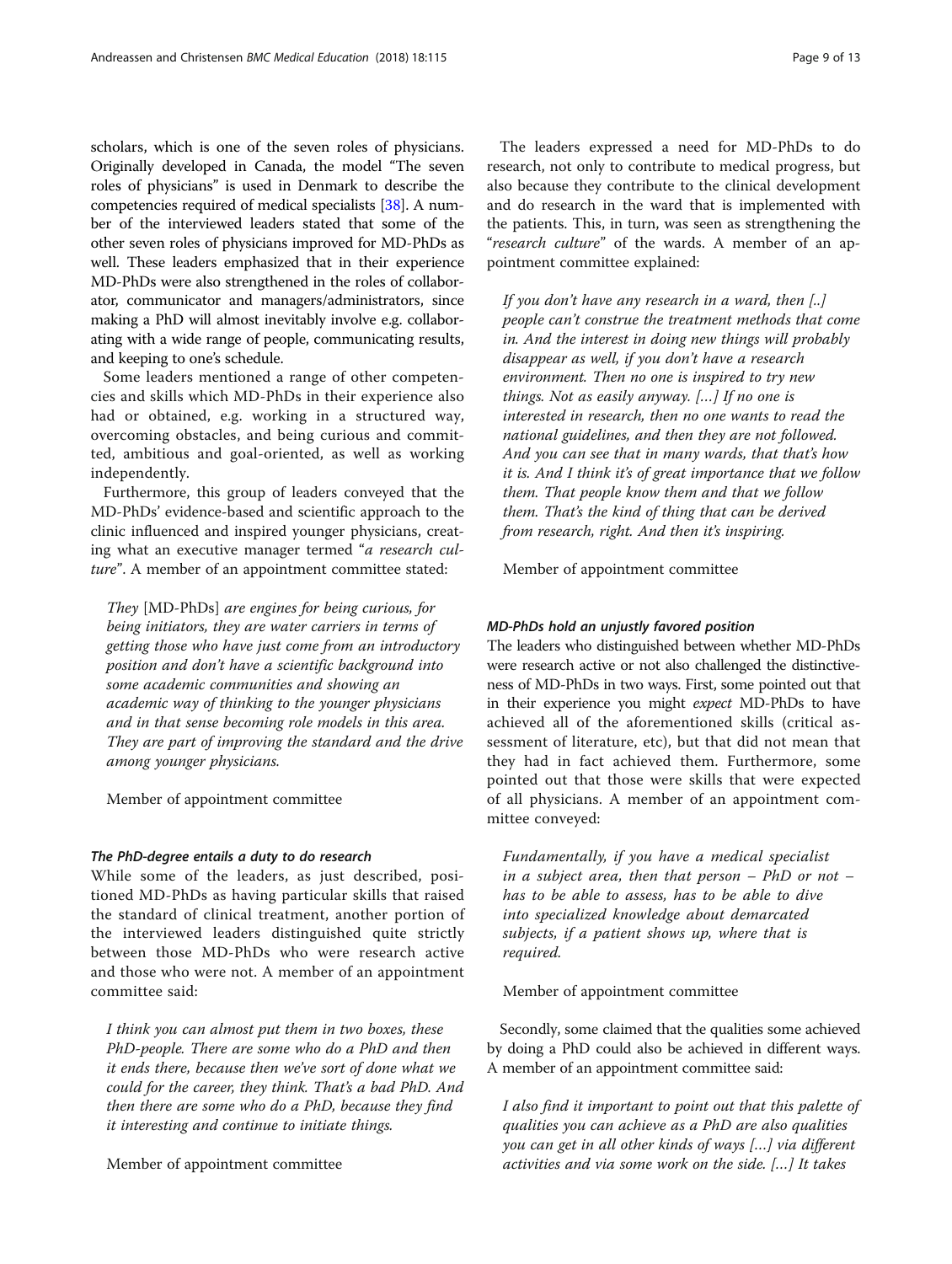some basic things to complete a PhD, but there are also other ways around.

Member of appointment committee

## **Discussion**

The aim of this article has been to explore the positioning of MD-PhDs in the clinic by means of qualitative interviews with a number of MD-PhDs and their leaders and colleagues (physicians without PhD) with a specific reference to the positioning of the MD-PhD.

Our analysis using positioning theory showed that the interviewed MD-PhDs positioned themselves as someone who primarily used their research competencies in the clinic and only to a lesser extent by doing research themselves. The interviewed colleagues mainly positioned their MD-PhD colleagues in two different ways. First, as resource persons in terms of assisting in doing scientific research and by increasing the focus on research and evidence-based medicine in the clinic. Secondly, some positioned the MD-PhDs as underserving of what they regarded as the MD-PhDs' high status, since they were not (all) research active and because they were put in an unjustly favored position. Finally, the leaders could be divided into two approximately equally sized camps who disagreed as to the positioning of the MD-PhDs. While one side described the PhD-degree as a "basic education", thereby positioning MD-PhDs as resource persons in the clinic, the other side insisted that the PhD entails a duty to do research and that research is the MD-PhD's raison d'etre since the basic skills hailed by others were regarded as achievable in other, less expensive ways.

As such there was great diversity as to whether the interviewed physicians as a whole found the MD-PhDs to be living up to their duties, and as such there were two dominant story lines. While one story line focused on ability of the MD-PhDs to assess and implement research in the clinic, the other storyline focused on their research activity (or lack thereof) and distinguished between those MD-PhDs who were research active and those who were not. The main difference in the positioning of MD-PhDs thus revolved around whether doing research or whether using other competencies obtained during the PhD-education were sufficient to fulfill one's duties. As such the positioning, i.e. the tasks and duties, of MD-PhDs came across as less than clear-cut in the clinic in this study.

As with most qualitative studies, a relatively small sample size limits the study's generalizability. Furthermore, we used purposive sampling, which is a non-representative method of recruiting, to recruit physicians for the study. Therefore it is possible that we did not get in contact with

physicians who e.g. were uninterested in science in the clinic and/or were indifferent to MD-PhDs. Moreover, the empirical data that the study is based on stems mainly from Central Denmark Region and from selected medical and surgical specialties. Attitudes and experiences might be different in other Danish regions and in other specialties.

In many ways, our empirical findings mirror the public and professional debate in Denmark, which revolves around whether or not too many MD-PhDs are being trained. Based on our relatively small empirical study, we are unable to assess whether more or less MD-PhDs are warranted. Instead our findings call for a discussion of how best to make use of the dual-degree, as will be elaborated on below.

In our empirical study about how MD-PhDs contribute to the everyday clinical setting, there are two opposing positions with one side critiquing the MD-PhDs for not doing enough research and for merely using the PhD-degree to climb the career ladder, while the other side emphasizes the MD-PhDs' potential for integrating medical scientific knowledge with clinical decision making and thereby enhancing patient care. Put in others terms, it seems the former position blames the MD-PhDs for not doing enough bedside to bench research, while the latter praises them for doing bench to bedside research or so-called translational medicine.

Although the situation in Denmark is different from the situation internationally, there are also similarities. Recently a number of countries have been concerned that the number of MD-PhDs/physician scientists is decreasing  $[6-9]$  $[6-9]$  $[6-9]$  $[6-9]$ , especially in the USA, where the physician scientist pipeline has been characterized as challenged [[39\]](#page-12-0). However, some publications point out that there seems to be general confusion as to what the MD-PhD/physician-scientist position should encompass which is consistent with the situation in Denmark. Recent studies point out that there are no formal standards as to what is expected of the MD-PhDs, and how their different competencies are best utilized [\[2](#page-11-0), [4](#page-11-0)]. Even in the Danish Ministerial Order on the PhD Programme, there seems to be an openness to interpretation as the order by on the one hand emphasizing that " $[t]$ he PhD programme is a research programme aiming to train PhD students at an international level to undertake research" [\[40\]](#page-12-0), but also in an additional note declares that that the education not only aims to educate to do scientific research but equally to "broader functions in the private and public sectors"  $[41]$  $[41]$ . [Our translation]).

Such equivocality, in turn, makes it difficult to measure the MD-PhDs' value. Often they are judged by their number of publications  $[18]$  $[18]$ , but as we found and as pointed out in other studies, the MD-PhDs also contribute in other - less measurable – ways. For instance,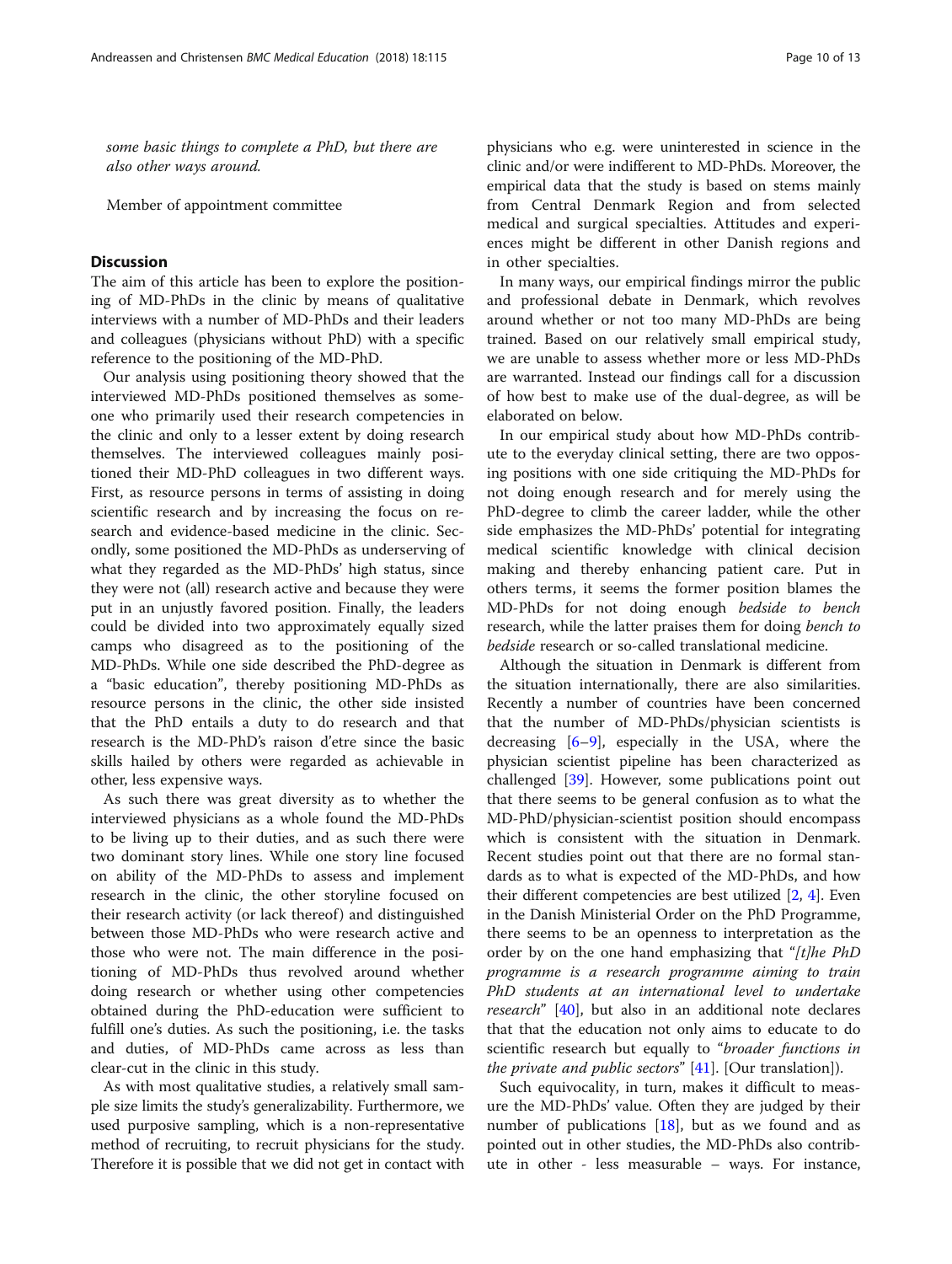Garrison & Deschamps [\[42](#page-12-0)] emphasize that MD-PhDs and physician scientists make valuable contributions to research in other ways than as a principal investigator by serving as consultants and advisors or collaborating on grants. In our study, we found that the MD-PhDs contribute in terms of teaching, enhancing the focus on evidence-based medicine in the clinic and doing translational medicine as well as doing local research studies and developing clinical guidelines.

Sutton & Killian [\[3](#page-11-0)] describe how the purpose of dual-degree training in the biomedical sciences has also been broadly interpreted in the USA and that the types of careers MD-PhDs can be expected to pursue subsequently have been a point of some confusion. While some regard MD-PhD programs as "a flexible approach to scientific training producing both basic scientists and clinical investigators", others "tend to view these programs as generating either one type of researcher or the other" [[3](#page-11-0)] (p. 454). Sutton & Killian argue that the diverse range of expectations associated with dual-degree programs has "complicated the efforts of planners and policy makers in projecting workforce needs and generating recommendations for research training" (Ibid.). In the Danish setting, there seems to be a similar kind of confusion in terms of the ways in which the MD-PhDs are expected to contribute in the clinic, although the dispute here has to do with whether the MD-PhDs first and foremost are researchers who also work in the clinic or whether they are scientifically upskilled clinicians. The central question, according to Sutton & Killian, is whether it has to be a choice, i.e. whether MD-PhDs must either pursue research (and rarely see patients in the clinic) or practice medicine (and have nominal research activity) or whether it is possible to have a career path that can unify the two (Ibid.).

Our findings show that the lack of consensus as to the rights and duties of MD-PhDs may lead to frustration in leaders and colleagues who feel that the MD-PhDs are not living up to their responsibilities in terms of doing research. However, the lack of consensus also seems to cause frustration for the MD-PhDs themselves, putting them in an unresolved or ambiguous position where they are judged as both clinicians and researchers despite great variation as to how many working hours are allotted their research; many having to do research in their off-hours. A clarification of what is expected of MD-PhDs in the clinic might alleviate some of this frustration as well as sparking a debate about how MD-PhDs can best spend their work day.

In a similar vein and with an individual focus, Rosenblum et al. [\[43\]](#page-12-0) have recently tried to define the nature of clinician-scientist professional identity to understand the underlying motivations and actions that underlie the decision to enter this career track and to remain a clinician-scientist, claiming that understanding the challenges of being a clinician-scientist might contribute to greater career sustainability. With a similar focus on the individual level, it has been suggested that physician scientists need special encouragement and tools in order to balance clinical and research duties as well as balancing (personal) life and career [\[44](#page-12-0)].

We want to propose the idea that the individual difficulties as well as the discrepancies found in the public and scientific debate and in our empirical study might also be symptomatic of a more general question which has to do with the place science holds in the clinic. Medicine has been described as an uneasy juncture of science and art [\[45](#page-12-0)], and especially within medical academia, there is an ongoing debate as to whether medical practice is primarily an art (in the sense of being a skill acquired by experience and not an exact science) or a science (relying on research and scientific evidence to shape guidelines for clinical outcomes) [[46](#page-12-0)]. The same debate seems to be evident in the way some point out that MD-PhDs lack clinical experience and skills compared with their MD-only colleagues while at the same time clinical knowledge and wisdom is often perceived as secondary to scientific knowledge [[47\]](#page-12-0). As a practical solution to this dilemma, a closer integration of clinical and research training, i.e. the combination of clinical care and scientific research, has been proposed [\[48](#page-12-0), [49](#page-12-0)].

Thus, although different approaches have been taken pertaining to clarifying and resolving the position of science (and MD-PhDs) in the clinic, including what counts as scientific research, it seems safe to observe that more research, clarification and deliberation is needed in this area.

## Conclusions

Our study underlines that in Denmark the positioning of MD-PhDs in the clinic is diverse and equivocal, because some, broadly speaking, focus on the MD-PhDs' ability to translate and implement research in the clinic, while others insist that MD-PhDs need to be research active. Although the situation in Denmark differs from that of a range of other countries, because the debate here revolves around whether too many MD-PhDs are being educated rather than how to attract more physicians to the dual-degree, there seems to be a general dispute as to how the success of MD-PhDs is defined and measured. By establishing more clearly how we wish to position physicians with a dual-degree in the clinic, we might get a better idea of how many to educate and how to make better use of their competencies. With this study we wish to draw attention to the circumstance that a conceptual debate about the expectations of the MD-PhDs is warranted.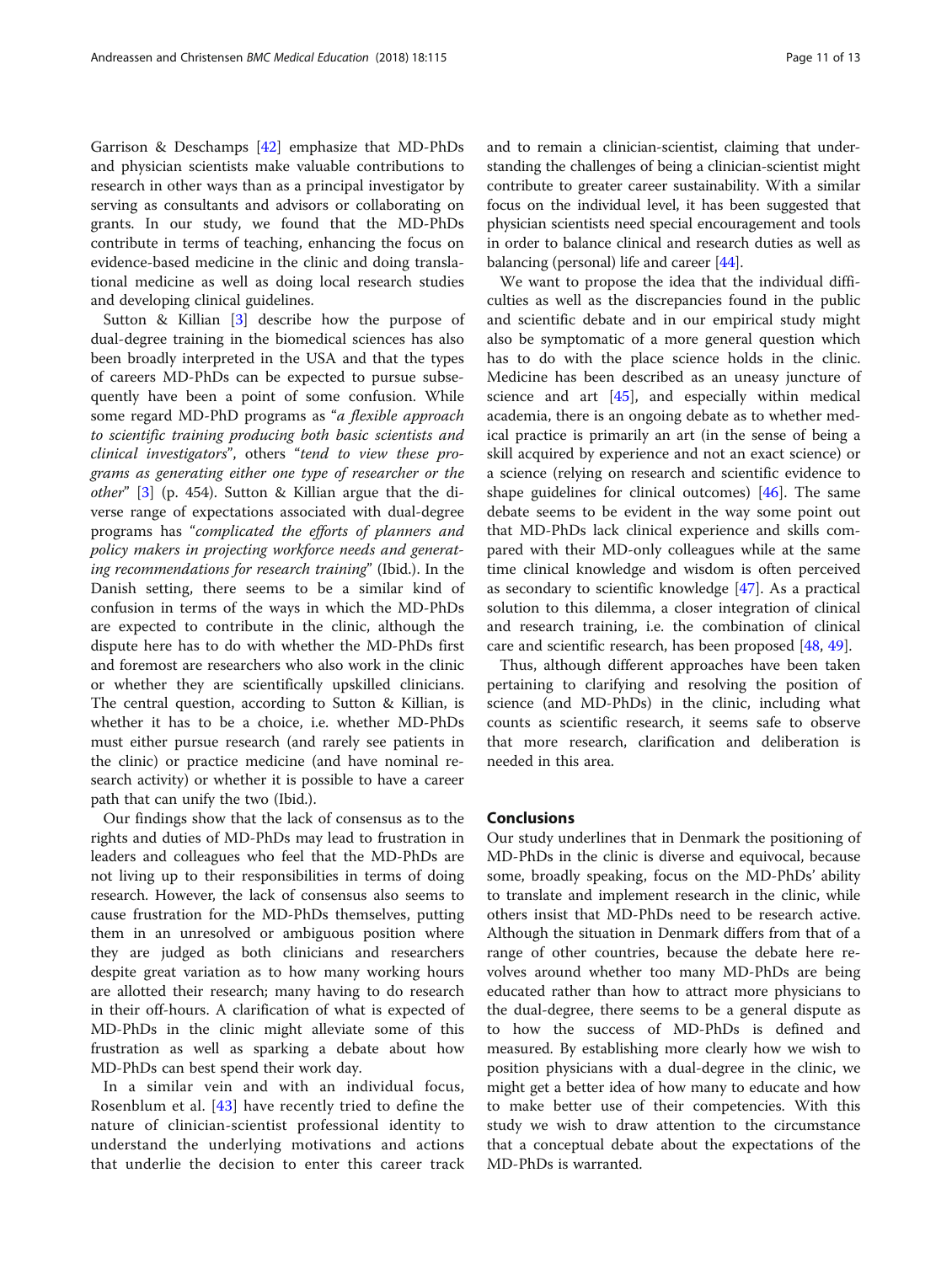#### <span id="page-11-0"></span>Acknowledgements

We would like to thank all the physicians who kindly participated in the study. We would also like to thank the Graduate School of Health (Aarhus University) and Central Denmark Region for funding the project.

#### Funding

This study was funded by the Graduate School of Health (Aarhus University) and Central Denmark Region.

#### Availability of data and materials

The dataset generated and analyzed during the current study is not publicly available due to the protection of the anonymity of the participants but further information is available from the corresponding author on reasonable request.

#### Authors' contributions

Both authors (PA and MKC) contributed to the conception and design of the study. The first author (PA) was responsible for the acquisition of data and the initial analysis and interpretation of data, while both authors were involved in drafting the manuscript. The second author (MCK) also revised the manuscript critically for important intellectual content. Both authors have given final approval of the version of the manuscript to be published and agree to be accountable for all aspects of the work.

#### Ethics approval and consent to participate

The study was approved by the Danish Data Protection Agency, a national agency implementing directives protecting individuals with regard to the processing of personal data and the movement of such data (R. no. 2015-57- 0002, Sequential no. 211). The study was reported to The Central Denmark Regional Committees on Biomedical Research via Aarhus University. Since the study did not include personal data (such as civil registration numbers) or clinical trials, approval was deemed not to be necessary. Verbal (audio recorded) and/or written consent to participate was obtained from all participants as described by the American Anthropological Association ([http://www.americananthro.org/ParticipateAndAdvocate/](http://www.americananthro.org/ParticipateAndAdvocate/Content.aspx?ItemNumber=13144) [Content.aspx?ItemNumber=13144](http://www.americananthro.org/ParticipateAndAdvocate/Content.aspx?ItemNumber=13144)).

#### Competing interests

The authors declare that they have no competing interests.

#### Publisher's Note

Springer Nature remains neutral with regard to jurisdictional claims in published maps and institutional affiliations.

#### Received: 22 August 2017 Accepted: 4 May 2018 Published online: 25 May 2018

#### References

- 1. Donovitz M, Germino G, Cominelli F, Anderson JM. The attrition of young physician-scientists: problems and potential solutions. Gastroenterology. 2007;132(2):477–80. [https://doi.org/10.1053/j.gastro.2006.12.023.](https://doi.org/10.1053/j.gastro.2006.12.023)
- 2. Marsh JD, Todd RF. Training and sustaining physician-scientists: what is success? Am J Med. 2015;128(4):431–6. [https://doi.org/10.1016/j.amjmed.](https://doi.org/10.1016/j.amjmed.2014.12.015) [2014.12.015.](https://doi.org/10.1016/j.amjmed.2014.12.015)
- Sutton J, Killian CD. The MD-PhD researcher: what species of investigator? Acad Med. 1996;71(5):454–9.
- 4. Brass LF, Akabas MH, Burnley LD, Engman DM, Wiley CA, Andersen OL. Are MD–PhD programs meeting their goals? An analysis of career choices made by graduates of 24 MD–PhD programs. Acad Med. 2010;85(4):692–701. [https://doi.org/10.1097/ACM.0b013e3181d3ca17.](https://doi.org/10.1097/ACM.0b013e3181d3ca17)
- 5. Cox TM, Brimicombe J, Wood DF, Peters DK. The Cambridge Bachelor of Medicine (MB)/Doctor of Philosophy (PhD): graduate outcomes of the first MB/PhD programme in the UK. Clin Med. 2012;12(6):530–4. [https://doi.org/](https://doi.org/10.7861/clinmedicine.12-6-530) [10.7861/clinmedicine.12-6-530.](https://doi.org/10.7861/clinmedicine.12-6-530)
- 6. Koike S, Ide H, Kodama T, Matsumoto S, Yasunaga H, Imamura T. Physician– scientists in Japan: attrition, retention, and implications for the future. Acad Med. 2012;87(5):662–7.
- Lander B, Hanley GE, Atkinson-Grosjean J. Clinician-scientists in Canada: barriers to career entry and progress. PLoS One. 2010;5(10) [https://doi.org/](https://doi.org/10.1371/journal.pone.0013168) [10.1371/journal.pone.0013168](https://doi.org/10.1371/journal.pone.0013168).
- 8. Milewicz DM, Lorenz RG, Dermody TS, Brass LF, the National Association of MD-PhD Programs Executive Committee. Rescuing the physician-scientist workforce: the time for action is now. J Clin Invest. 2015;125(10):3742–7. [https://doi.org/10.1172/JCI84170.](https://doi.org/10.1172/JCI84170)
- 9. Schölmerich J. Where have all the physician scientists gone. Ger Res. 2010; 32(2):2–3. [https://doi.org/10.1002/germ.201090027.](https://doi.org/10.1002/germ.201090027)
- 10. Wyngaarden JB. The clinical investigator as an endangered species. N Engl J Med. 1979;301(23):1254–9.
- 11. Rosenberg LE. Physician scientists: endangered and essential. Science. 1999; 283:331–2. [https://doi.org/10.1126/science.283.5400.331.](https://doi.org/10.1126/science.283.5400.331)
- 12. Schafer A. The vanishing physician-scientist? Ithaca: Cornell University Press; 2009.
- 13. Schwartz DA. Physician-scientists: the bridge between medicine and science. Am J Respir Crit Care Med. 2012;185(6):595–6.
- 14. Universities Denmark. Satsningen på ph.d.-uddannelse [the focus on PhDeducation]. Denmark: Universities Denmark. 2013. [https://dkuni.dk/wp-content/](https://dkuni.dk/wp-content/uploads/2017/10/ph-d-publikation-170113-p.pdf) [uploads/2017/10/ph-d-publikation-170113-p.pdf.](https://dkuni.dk/wp-content/uploads/2017/10/ph-d-publikation-170113-p.pdf) Accessed 19 Feb 2018.
- 15. Andreassen P, Wogensen L, Christensen MK. The employers' perspective on how PhD training affects physicians' performance in the clinic. Dan Med J. 2017;64(2):1603–9629.
- 16. Jeffe DB, Andriole DA, Wathington HD, Tai RH. The emerging physicianscientist workforce: demographic, experiental, and attitudinal predictors of MD PhD program enrollment. Acad Med. 2014;89(10):1398–407. [https://doi.](https://doi.org/10.1097/ACM.0000000000000400) [org/10.1097/ACM.0000000000000400](https://doi.org/10.1097/ACM.0000000000000400).
- 17. Uddannelses & forskningsministeriet [Ministry of higher education & science in Denmark]. Phd-uddannelsens kvalitet og relevans: Sammen skrivning af hovedresultater [The quality and relevanse of the PhD education: Main results]. Accessed 19 Feb 2018 from [https://ufm.dk/publikationer/2017/filer/](https://ufm.dk/publikationer/2017/filer/ph-d-uddannelsens-kvalitet-og-relevans.pdf) [ph-d-uddannelsens-kvalitet-og-relevans.pdf.](https://ufm.dk/publikationer/2017/filer/ph-d-uddannelsens-kvalitet-og-relevans.pdf)
- 18. Fosbøl EL, Fosbøl PL, Rerup S, Østergaard L, Ahmed MH, Butt J, Davidsen J, Shanmuganathan N, Juul S, Lewinter C. Low immediate scientific yield of the PhD among medical doctors. BMC Med Educ. 2016;16:189. [https://doi.](https://doi.org/10.1186/s12909-016-0713-2) [org/10.1186/s12909-016-0713-2](https://doi.org/10.1186/s12909-016-0713-2).
- 19. Skajaa K, Djurhuus JC. Er ph.d.-læger gode læger? [Are MD-PhDs good doctors?]. Ugeskr Læger [Wkly J Doc]. 2016;7:0041–5782.
- 20. Skipper M. En ph.d. skal kunne bruges [A PhD should be of use]. Ugeskr Læger [Wkly J Doc]. 2013;175(4):229.
- 21. Aarhus University. Beskæftigelsesundersøgelse 2014: Rapport for ph.d. dimittender [Employment study 2014: Report for PhD graduates]. Aarhus: Aarhus University; 2015. [http://medarbejdere.au.dk/fileadmin/www.](http://medarbejdere.au.dk/fileadmin/www.medarbejdere.au.dk/Strategi_og_ledelse/kvalitetsarbejde/Undersoegelser/beskaeftigelsesundersoegelsen_2014/Rapport_for_ph.d.-dimittender_AUs_beskaeftigelsesundersoegelse_2015.pdf) [medarbejdere.au.dk/Strategi\\_og\\_ledelse/kvalitetsarbejde/Undersoegelser/](http://medarbejdere.au.dk/fileadmin/www.medarbejdere.au.dk/Strategi_og_ledelse/kvalitetsarbejde/Undersoegelser/beskaeftigelsesundersoegelsen_2014/Rapport_for_ph.d.-dimittender_AUs_beskaeftigelsesundersoegelse_2015.pdf) [beskaeftigelsesundersoegelsen\\_2014/Rapport\\_for\\_ph.d.-dimittender\\_AUs\\_](http://medarbejdere.au.dk/fileadmin/www.medarbejdere.au.dk/Strategi_og_ledelse/kvalitetsarbejde/Undersoegelser/beskaeftigelsesundersoegelsen_2014/Rapport_for_ph.d.-dimittender_AUs_beskaeftigelsesundersoegelse_2015.pdf) [beskaeftigelsesundersoegelse\\_2015.pdf](http://medarbejdere.au.dk/fileadmin/www.medarbejdere.au.dk/Strategi_og_ledelse/kvalitetsarbejde/Undersoegelser/beskaeftigelsesundersoegelsen_2014/Rapport_for_ph.d.-dimittender_AUs_beskaeftigelsesundersoegelse_2015.pdf). Accessed 19 Feb 2018
- 22. Patton MQ. Qualitative research and evaluation methods. Thousand Oaks: SAGE Publications; 2002.
- 23. Kvale S, Brinkmann S. InterViews: learning the craft of qualitative research interviewing. California: SAGE Publications Inc.; 2009.
- 24. Bernard HR. Research methods in anthropology: qualitative and quantitative approaches. United Kingdom: AltaMira Press; 2006.
- 25. American Anthropological Association. Statement on ethics: Principles of professional responsibilities. 2012. [http://ethics.americananthro.org/](http://ethics.americananthro.org/category/statement/) [category/statement/.](http://ethics.americananthro.org/category/statement/) Accessed 19 Feb 2018.
- 26. Emerson RM, Fretz RI, Shaw LL. Writing ethnographic fieldnotes. Chicago: The University of Chicago Press; 1995.
- 27. Moravcsik A. Transparency: The Revolution in Qualitative Research. 2014. <http://www.princeton.edu/~amoravcs/library/transparency.pdf>. Accessed 19 Feb 2018.
- 28. Patton MQ. Enhancing the quality and credibility of qualitative analysis. Health Serv Res. 1999;34(5):1189–208.
- 29. Langenhove L, Harré R. Introducing positioning theory. In: Harré R, Langenhove L, editors. Positioning theory: moral contexts of intentional action. Oxford: Blackwell Publishers; 1998. p. 14–31.
- 30. Harré R, Moghaddam FM, Cairnie TP, Rothbart D, Sabat S. Recent advances in positioning theory. Theory Psychol. 2009;19(5):5–31. [https://doi.org/10.](https://doi.org/10.1177/0959354308101417) [1177/0959354308101417](https://doi.org/10.1177/0959354308101417).
- 31. Davies B, Harré R. Positioning: the discursive production of selves. J Theory Soc Behav. 1990;20(1):43–63. <https://doi.org/10.1111/j.1468-5914.1990.tb00174>.
- 32. Harré R, Moghaddam F. Introdution: the self and others in traditional psychology and in positioning theory. In: Harré R, Moghaddam F, editors. The self and others: positioning individuals and groups in personal, political, and cultural contexts. Westport: Praeger Publishers; 2003. p. 1–3.